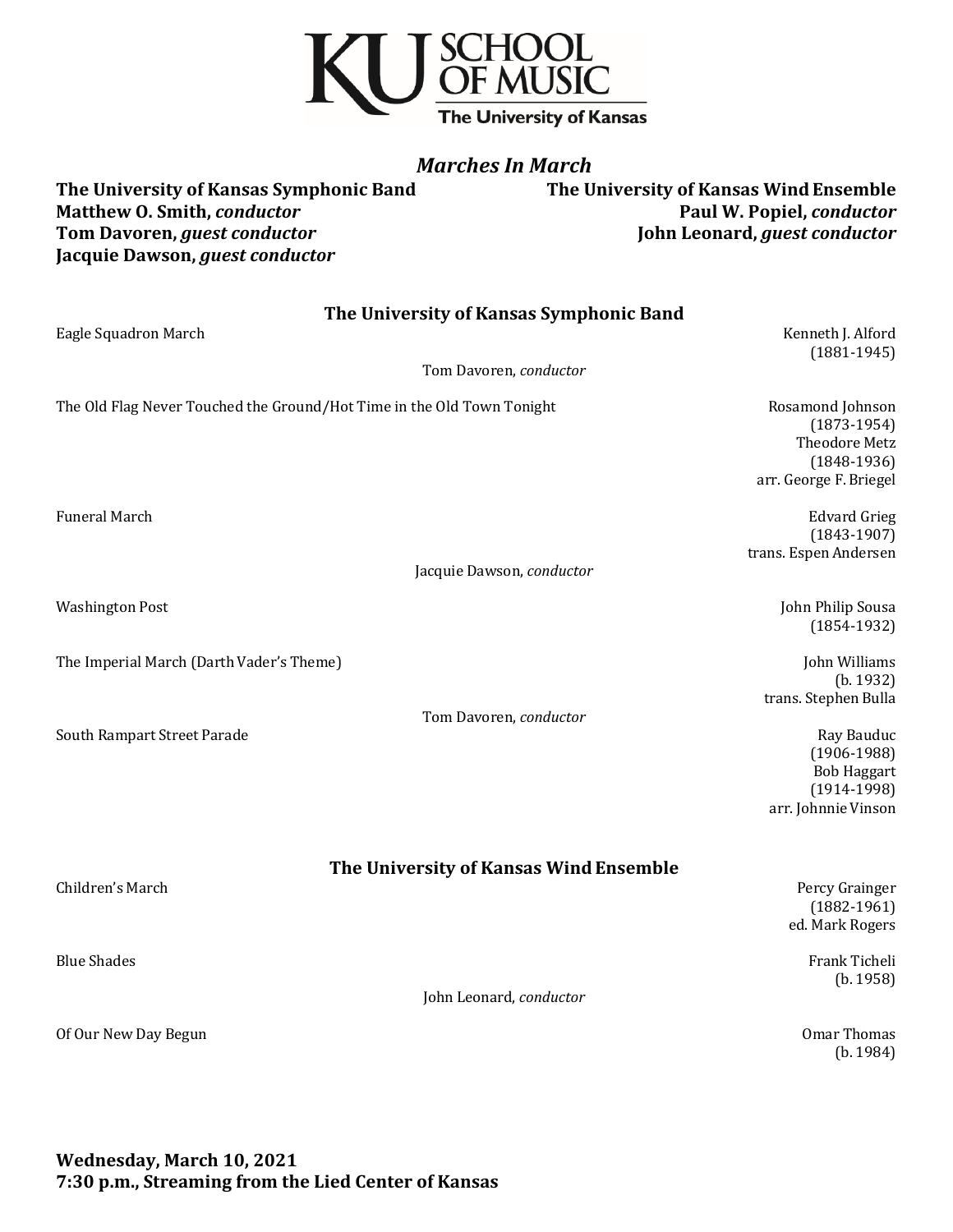### **The University of Kansas Symphonic Band FLUTE**

Erica Flores *Omaha, NE* Selena Brandt Albuquerque, NM Samuel Mazas, picc Topeka, KS Carissa Whittington *Springfield, MO*

### **OBOE**

Mia Falcon Overland Park, KS Avery Bridges *Overland Park, K* Nik Schrag *Collinsville, OK*

### *BASSOON*

Noel Lange *Auburn, AL* Jordan Smith Basehor, KS Jasmine White *Phoenix, AZ* Olivia Van Winkle *Sherwood, OR* Raleigh Luxon *Dallas, TX*

### **CLARINET**

Audrey Friestad *Iowa City*, IA Connor Guthridge *Wichita, KS* Amanda Reece *Kansas City, MO* Aubrianna Gerdes *Elkhorn, NE* KateLynn Irlbeck *Carroll, IA* Lillian Rageth *Russell, KS* Rebecca Flannery*,* bass *Farmington, MN* Paloma Infante *Grand Prairie, TX*

#### **SAXOPHONE**

Kevin Duperon *Kansas City, KS* Tracie Melville *Sioux City, IA* A.J. Graham, tenor Olathe, KS Keaton Donaghue, bari *Wichita, KS* Anjali Chodhury Overland Park, KS

### **TRUMPET**

Michael Le *Wichita, KS* Colin Oberg *Jacksonville, IL* Hunter Gjovig Olathe, KS Quentin Weathers *Topeka, KS* Camden Williams *Aurora, NE*

#### **HORN**

Brayden Yoder-Mulkey *Eudora, KS* Katie Long *Edgerton, KS* Aaron Horton *Olathe, KS* Natalie Zimmerman *Roseville, CA*

#### **TROMBONE**

Tyler Corl Salina, KS Elise Toney *Seattle, WA* Atticus Feldt Lawrence, KS José Arrieta, bass Salina, KS

#### **EUPHONIUM**

Nathaniel Martin *Olathe, KS*

### **TUBA**

Bryan Johnson Olathe, KS John Eyermann Ballwin, MO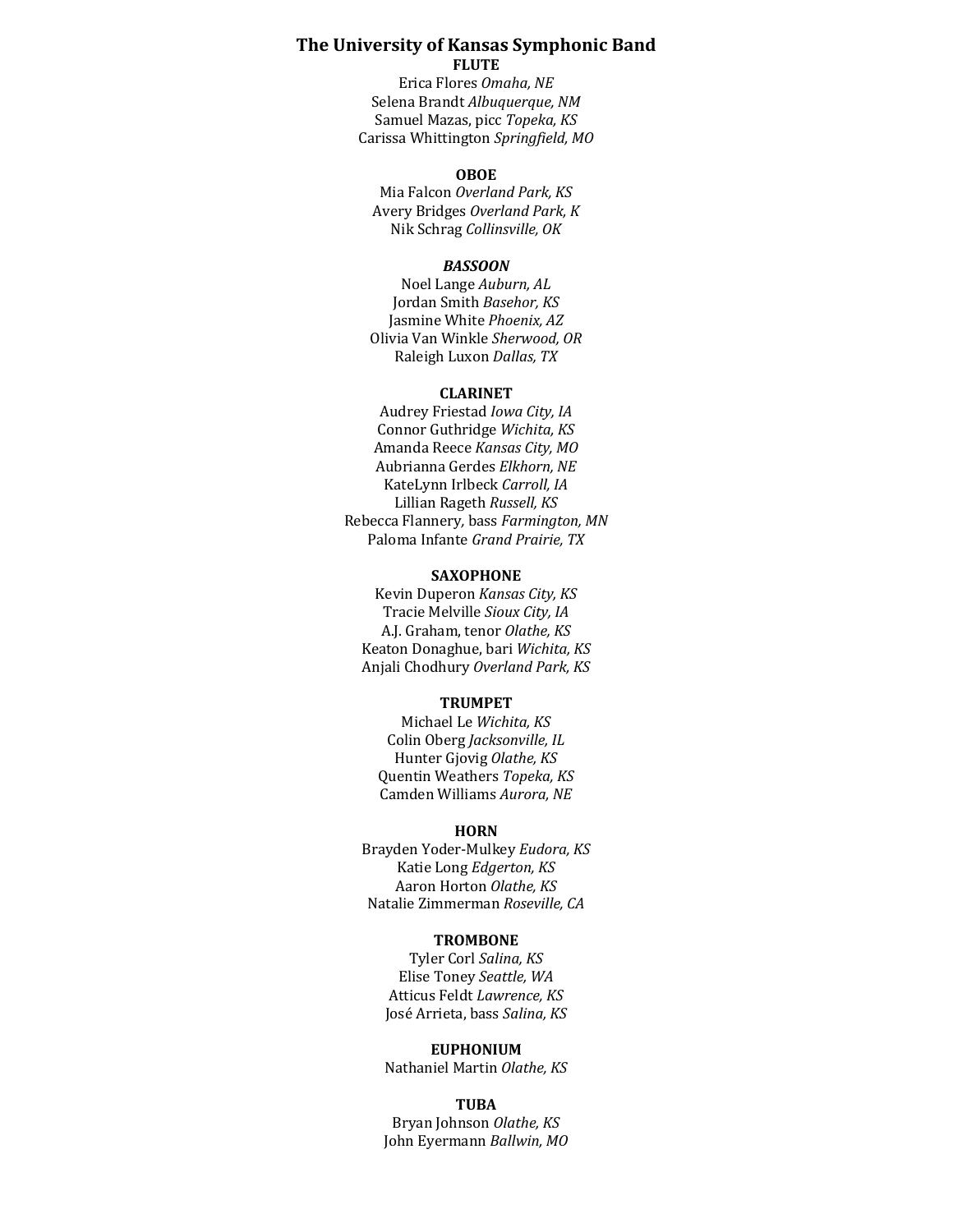## **PERCUSSION**

Nate Bachta *Leawood*, KS **Blake Nations Lawrence, KS** Jakob Moberly South Elgin, IL **Merritt Parsons Shawnee, KS** 

#### **KEYBOARD**

Alex Buckley *Highlands Ranch, CO*

## **The University of Kansas Wind Ensemble**

### **FLUTE**

Pablo Sanchez *Puebla, Mexico* Mackenzie Dugger *Pella, IA* Kelly Bushouse, picc Overland Park, KS

### **OBOE/ENGLISH HORN**

Maya Griswold *Santa Fe, NM* Alex Griffitt Grain Valley, MO Elliott Whisenant*,* 2nd/eh *Lawrence, KS*

#### **BASSOON**

Mackie Thomas *Carrollton, TX* William Holke Gretna, NE Ryan Morris, contra *Richardson, TX*

#### **CLARINET**

Petar Smilev Skopje, Rep. of Macedonia Katie Váradi *De Soto, KS* Kaitlyn Gerde, Eb *The Colony, TX* Katherine Anderson Omaha, NE Bennett Morgan, bass Las Cruces, NM Maddie Cain *Olathe, KS* Jo Laipple *Sabetha*, KS

#### **SAXOPHONE**

Tyler Walker *Kearney*, NE James Lawhn Honolulu, HI Sophia Hollman, tenor Shawnee, KS Chris Ord, bari O'Fallon IL

#### **TRUMPET**

Tyler Parkridge *Bald Knob*, AR Davison Smith *Fredericksburg, VA* Oscar Haro Norfolk, NE Hannah Steinert *Wichita, KS* Matt Hahn St. Louis, MO

## **HORN**

Sam Spicer *Bellevue, WA* Ella Griffin *Olathe, KS* Caleb Kraemer *Kansas City, KS* Cecilia Talley *Lenexa, KS*

#### **TROMBONE**

Cal Switzer *Gretna, NE* Andrew Hakenewerth *Jonesboro, AR* Ty Templeton Mount Vernon, TX Aaron Reed, bass *Lawrence*, KS